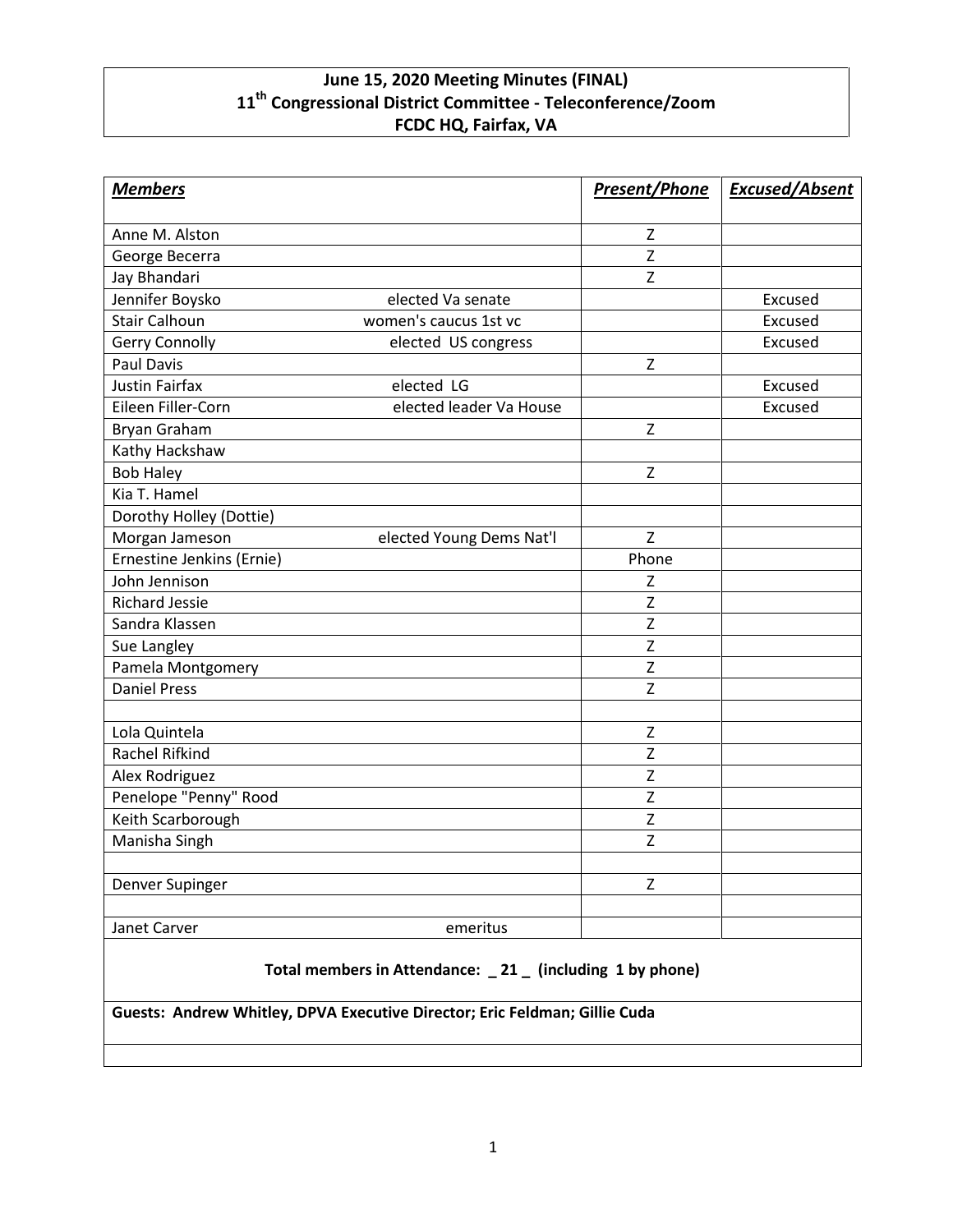1.a. Call to Order**:** Meeting called to order by Chair Haley, 8:04 pm.

1.b Roll Call: Jennison

2. Introductions -

- Andrew Whitley (8:04-8:15) Discussion of 1) Resolutions; 2) Resignation of Becerra as elector

3) Discussion of options of voting for elector of the remaining two candidates that timely filed.

a) 11th CD can caucus & vote on the elector from the two timely filed candidates: Langley and Rodriguez

b) Add elector vote to 11th CD original 5/16/20 delegates' ballot with the DPVA state virtual convention

Motion by Rifkind: Add elector question to 11th CD delegates ballot for the virtual state convention.

2nd by many

Vote 19-0 to Approve

Motion by Jennison: Accept Becerra's resignation and thanking him for stepping aside so that the elector may avoid unnecessary controversy, and that the 11th CD prefers to accommodate the DPVA chair in resolving the matter at the state convention.

2nd by many Vote to Approve - Approved by acclimation

3. a. Agenda - Motion to Approve Agenda by Bob - Approved by acclimation

3.b. Approval of Minutes. - Motion to Approve May 18, 2020 minutes by John. 2nd by many. Approved by acclimation.

|                     | 4. Treasurer's Report as of 5/18/2020 - Rachel: - accepted |
|---------------------|------------------------------------------------------------|
| Federal account     | \$8,640.05                                                 |
| Non-federal account | \$2,767.33                                                 |

## 5. Chair's Report

- 2020 11th Virtual CD Convention no secret ballots
- Congressional Primary June 23
- St. Patrick's Day (aka Holiest Day of the year) postponed until September
- Presidential Election November 3, 2020 Chair asks if he can have seed money for coordinated campaign yard signs.

Motion by Jennison: Authorize \$1,000 for tri-name candidate signs, e.g., Biden-Warner-Connolly2nd by Sandra Vote to Approve - Approved by acclimation

- Sturdivant - postponed - tentatively rescheduled November 8, 2020 Awardees: Fairfax City - Ellyn Pence PWC - Selonia Miles Fairfax Co. - Irlyong Moon Sturdivant - Ron Kuley - Sue Langley did a personal FB ad for Sturdivant because of FB hurdles for posting political matters. Sue is working on volunteers.

6. Network Nova - no update :